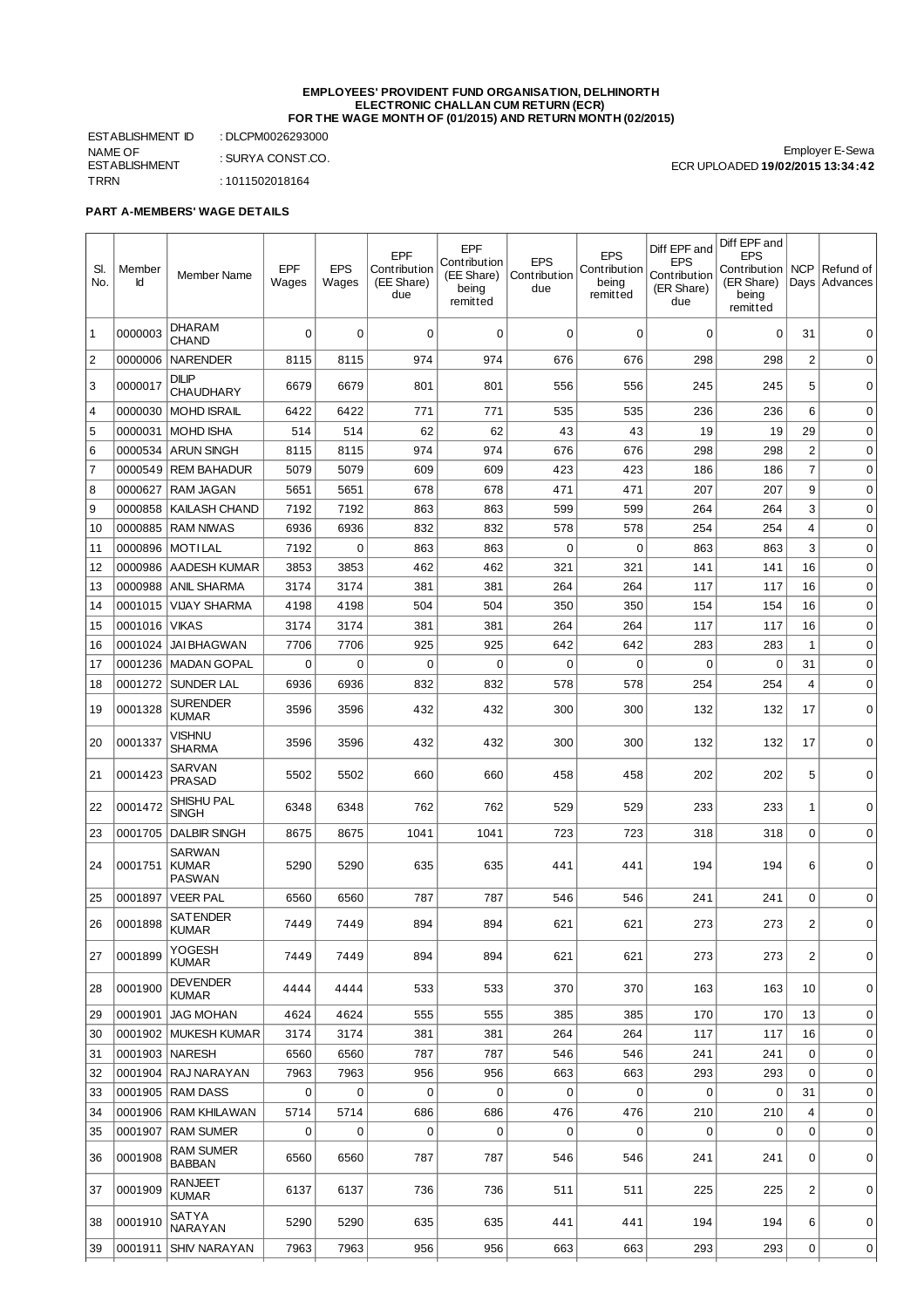| 40       |                    | 0001912   VISHNU PANDIT          | 3339         | 3339         | 401        | 401         | 278        | 278        | 123         | 123        | 18                      | 0           |
|----------|--------------------|----------------------------------|--------------|--------------|------------|-------------|------------|------------|-------------|------------|-------------------------|-------------|
| 41       | 0001913            | <b>SONU</b>                      | 6560         | 6560         | 787        | 787         | 546        | 546        | 241         | 241        | $\overline{0}$          | 0           |
| 42       | 0001914            | <b>KAILASH</b><br><b>RAJPUT</b>  | 7449         | 7449         | 894        | 894         | 621        | 621        | 273         | 273        | 2                       | 0           |
| 43       | 0001915            | <b>RAKESH</b><br><b>SAROHA</b>   | 7706         | 7706         | 925        | 925         | 642        | 642        | 283         | 283        | 1                       | 0           |
| 44       | 0001916            | <b>BHOPAL</b>                    | 7706         | 7706         | 925        | 925         | 642        | 642        | 283         | 283        | 1                       | 0           |
| 45       | 0001917            | <b>NARESH</b><br><b>DAHIYA</b>   | 7963         | 7963         | 956        | 956         | 663        | 663        | 293         | 293        | 0                       | 0           |
| 46       | 0001918            | <b>SANJEET</b><br>YADAV          | 0            | 0            | 0          | 0           | $\Omega$   | 0          | $\Omega$    | 0          | 31                      | 0           |
| 47       | 0001919            | <b>SACHIN RUHELA</b>             | 6348         | 6348         | 762        | 762         | 529        | 529        | 233         | 233        | 1                       | 0           |
| 48       | 0001920            | <b>JIT ENDER</b>                 | 6560         | 6560         | 787        | 787         | 546        | 546        | 241         | 241        | $\Omega$                | $\mathbf 0$ |
| 49       | 0001921            | <b>DINESH KUMAR</b>              | 7449         | 7449         | 894        | 894         | 621        | 621        | 273         | 273        | $\overline{\mathbf{c}}$ | 0           |
| 50       | 0001922            | <b>RISHI KUMAR</b>               | 7963         | 7963         | 956        | 956         | 663        | 663        | 293         | 293        | 0                       | $\mathbf 0$ |
| 51       | 0001923            | PINTOO YADAV                     | 6560         | 6560         | 787        | 787         | 546        | 546        | 241         | 241        | 0                       | 0           |
| 52       | 0001924            | <b>SURENDER</b><br><b>KUMAR</b>  | 7449         | 7449         | 894        | 894         | 621        | 621        | 273         | 273        | $\overline{c}$          | $\mathbf 0$ |
| 53       | 0001925            | <b>KAUSHAL</b><br><b>KUMAR</b>   | 6560         | 6560         | 787        | 787         | 546        | 546        | 241         | 241        | 0                       | 0           |
| 54       | 0001926            | <b>RAJVEER</b><br><b>SHARMA</b>  | 7706         | 7706         | 925        | 925         | 642        | 642        | 283         | 283        | 1                       | 0           |
| 55       | 0001927            | <b>RAMESH YADAV</b>              | 7706         | 7706         | 925        | 925         | 642        | 642        | 283         | 283        | 1                       | 0           |
| 56       | 0001928            | <b>RAVINDER PAL</b>              | 7963         | 7963         | 956        | 956         | 663        | 663        | 293         | 293        | $\mathbf 0$             | 0           |
| 57       | 0001929            | <b>SHRIDHAR</b><br>YADAV         | 7963         | 7963         | 956        | 956         | 663        | 663        | 293         | 293        | 0                       | $\mathbf 0$ |
| 58       | 0001930            | <b>SUBHASH</b><br>YADAV          | 7706         | 7706         | 925        | 925         | 642        | 642        | 283         | 283        | 1                       | 0           |
| 59       | 0001931            | <b>SUMIT KUMAR</b>               | 0            | $\Omega$     | 0          | $\mathbf 0$ | 0          | 0          | $\mathbf 0$ | 0          | $\mathbf 0$             | 0           |
| 60       | 0001932            | <b>UMESH KUMAR</b>               | 6348         | 6348         | 762        | 762         | 529        | 529        | 233         | 233        | 1                       | 0           |
| 61       | 0001933            | <b>VIJAY KUMAR</b>               | 7963         | 7963         | 956        | 956         | 663        | 663        | 293         | 293        | 0                       | 0           |
| 62       | 0001934            | <b>SATPAL</b><br><b>RANGEELA</b> | 7963         | 7963         | 956        | 956         | 663        | 663        | 293         | 293        | 0                       | 0           |
| 63       | 0001935            | <b>VASHIST</b>                   | 6560         | 6560         | 787        | 787         | 546        | 546        | 241         | 241        | 0                       | $\mathbf 0$ |
| 64       | 0001936            | <b>RAJ KUMAR</b><br>YADAV        | 6679         | 6679         | 801        | 801         | 556        | 556        | 245         | 245        | 5                       | 0           |
| 65       | 0001937            | <b>GREAT MINZ</b>                | 6560         | 6560         | 787        | 787         | 546        | 546        | 241         | 241        | 0                       | 0           |
| 66       | 0001938            | <b>SHYAM LAL</b>                 | 7963         | 7963         | 956        | 956         | 663        | 663        | 293         | 293        | 0                       | 0           |
| 67       | 0001939            | <b>ASHOK KUMAR</b>               | 4021         | 4021         | 483        | 483         | 335        | 335        | 148         | 148        | 12                      | 0           |
| 68       |                    | 0001940 NARENDRA                 | 7963         | 7963         | 956        | 956         | 663        | 663        | 293         | 293        | 0                       | $\Omega$    |
| 69       |                    | 0001941 SUBODH ROY               | 7963         | 7963         | 956        | 956         | 663        | 663        | 293         | 293        | 0                       | 0           |
| 70       |                    | 0001942   OM PRAKASH             | 7963         | 7963         | 956        | 956         | 663        | 663        | 293         | 293        | 0                       | 0           |
| 71       |                    | 0001943   SURESH PAL             | 6560         | 6560         | 787        | 787         | 546        | 546        | 241         | 241        | 0                       | 0           |
| 72       | 0001944            | SANDEEP<br><b>KUMAR</b>          | 6560         | 6560         | 787        | 787         | 546        | 546        | 241         | 241        | 0                       | 0           |
| 73       |                    | 0001945 RANJEET                  | 7963         | 7963         | 956        | 956         | 663        | 663        | 293         | 293        | 0                       | 0           |
| 74       |                    | 0001946 RAM NARESH               | 6422         | 6422         | 771        | 771         | 535        | 535        | 236         | 236        | 6                       | 0           |
| 75       | 0001947            | SARVAN PAL                       | 6560         | 6560         | 787        | 787         | 546        | 546        | 241         | 241        | 0                       | 0           |
| 76       |                    | 0001948 JAGDISH YADAV            | 6560         | 6560         | 787        | 787         | 546        | 546        | 241         | 241        | 0                       | 0           |
| 77       |                    | 0001949 AMOD KUMAR               | 6560         | 6560         | 787        | 787         | 546        | 546        | 241         | 241        | 0                       | 0           |
| 78<br>79 | 0001950<br>0001951 | AMAR NATH<br><b>ANIL KUMAR</b>   | 7963<br>6348 | 7963<br>6348 | 956<br>762 | 956<br>762  | 663<br>529 | 663<br>529 | 293<br>233  | 293<br>233 | $\mathbf 0$<br>1        | 0<br>0      |
| 80       | 0001952            | <b>PAL</b><br><b>DEVI SINGH</b>  | 6936         | 6936         | 832        | 832         | 578        | 578        | 254         | 254        | 4                       | 0           |
| 81       | 0001953            | JATA SHANKAR                     | 7963         | 7963         | 956        | 956         | 663        | 663        | 293         | 293        | 0                       | 0           |
| 82       |                    | 0001954   MANSA RAM              | 6348         | 6348         | 762        | 762         | 529        | 529        | 233         | 233        | 1                       | 0           |
| 83       |                    | 0001955   MUKESH KUMAR           | 6560         | 6560         | 787        | 787         | 546        | 546        | 241         | 241        | $\mathbf 0$             | 0           |
| 84       |                    | 0001956 NATHU RAM                | 7963         | 7963         | 956        | 956         | 663        | 663        | 293         | 293        | $\mathbf 0$             | 0           |
| 85       | 0001957            | RAJINDER PAL                     | 6560         | 6560         | 787        | 787         | 546        | 546        | 241         | 241        | 0                       | 0           |
| 86       | 0001958            | RAJ KARAN                        | 6560         | 6560         | 787        | 787         | 546        | 546        | 241         | 241        | $\mathbf 0$             | 0           |
| 87       | 0001959            | RAMESH                           | 6422         | 6422         | 771        | 771         | 535        | 535        | 236         | 236        | 6                       | 0           |
| 88       | 0001960            | RAM SAROOP                       | 7963         | 7963         | 956        | 956         | 663        | 663        | 293         | 293        | 0                       | 0           |
| 89       | 0001961            | <b>SHIV KUMAR</b>                | 6679         | 6679         | 801        | 801         | 556        | 556        | 245         | 245        | 5                       | 0           |
| 90       |                    | 0001962   SHREE CHAND            | 6560         | 6560         | 787        | 787         | 546        | 546        | 241         | 241        | $\mathbf 0$             | 0           |
| 91       |                    | 0001963   SUSHIL KUMAR           | 7963         | 7963         | 956        | 956         | 663        | 663        | 293         | 293        | 0                       | 0           |
| 92       | 0001964            | UDAY KUMAR                       | 7963         | 7963         | 956        | 956         | 663        | 663        | 293         | 293        | 0                       | 0           |
| 93       | 0001965            | <b>VIPIN KUMAR</b>               | 5714         | 5714         | 686        | 686         | 476        | 476        | 210         | 210        | 4                       | $\pmb{0}$   |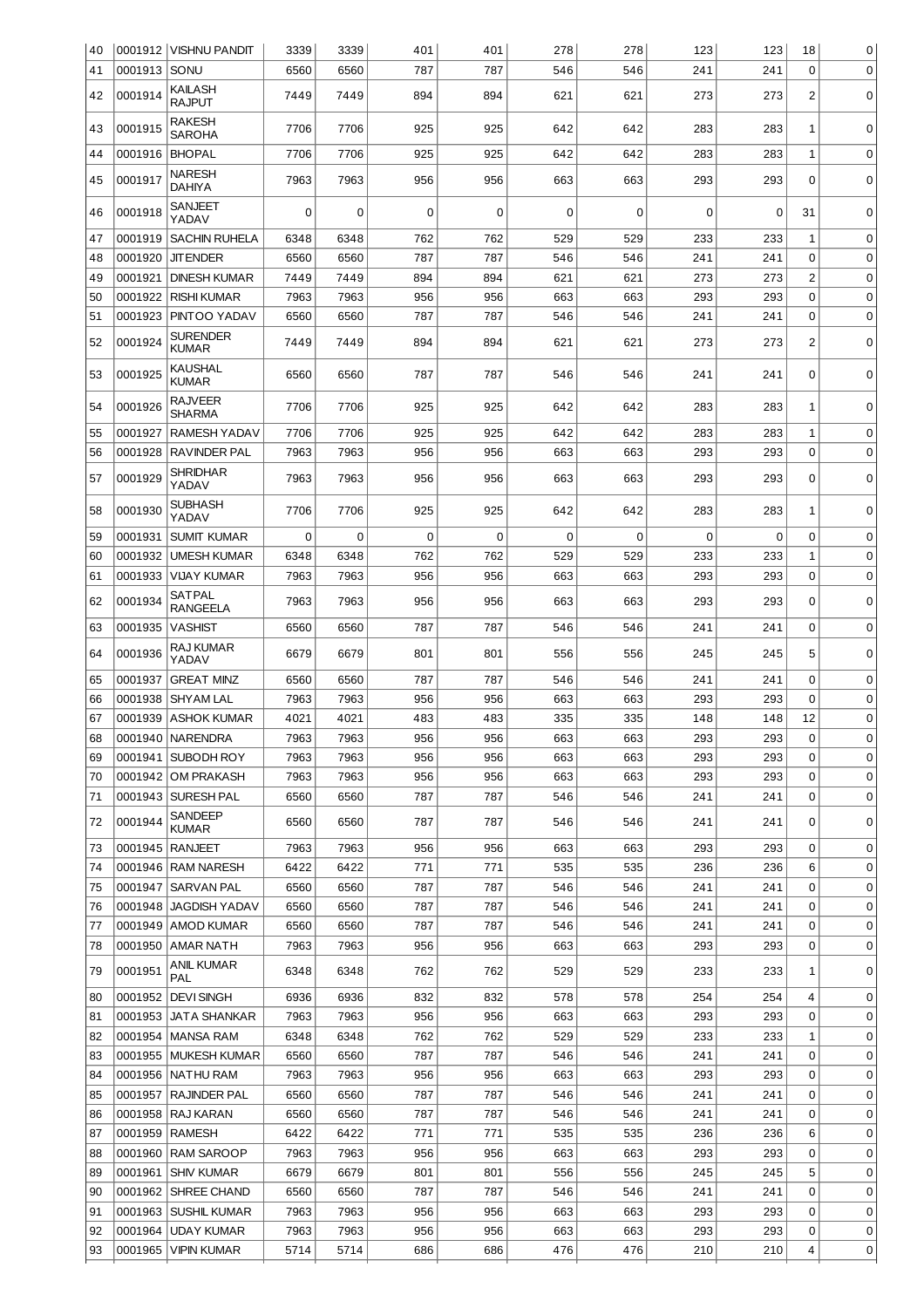| 94  | 0001966 RAJ PAL |                                 | 7963 | 7963 | 956  | 956  | 663 | 663 | 293 | 293 | 0              | 0           |
|-----|-----------------|---------------------------------|------|------|------|------|-----|-----|-----|-----|----------------|-------------|
| 95  | 0001967         | RAMU<br><b>CHAUHAN</b>          | 6348 | 6348 | 762  | 762  | 529 | 529 | 233 | 233 | 1              | 0           |
| 96  | 0001968         | <b>SUBHASH SINGH</b>            | 7963 | 7963 | 956  | 956  | 663 | 663 | 293 | 293 | 0              | 0           |
| 97  | 0001969         | <b>VIRENDER</b>                 | 6560 | 6560 | 787  | 787  | 546 | 546 | 241 | 241 | 0              | 0           |
| 98  | 0001970         | <b>KUMAR</b><br><b>SONE LAL</b> | 6560 | 6560 | 787  | 787  | 546 | 546 | 241 | 241 | $\mathbf 0$    | 0           |
| 99  | 0001971         | <b>ARVIND</b>                   | 6560 | 6560 | 787  | 787  | 546 | 546 | 241 | 241 | $\mathbf 0$    | 0           |
|     |                 |                                 |      |      |      |      |     |     |     |     | 0              |             |
| 100 | 0001972         | <b>ASHOK VERMA</b>              | 7963 | 7963 | 956  | 956  | 663 | 663 | 293 | 293 |                | 0           |
| 101 | 0001973         | <b>RAM SURAT</b><br>YADAV       | 0    | 0    | 0    | 0    | 0   | 0   | 0   | 0   | 31             | 0           |
| 102 | 0001974         | <b>SUKHBIR SINGH</b>            | 6560 | 6560 | 787  | 787  | 546 | 546 | 241 | 241 | $\mathbf 0$    | 0           |
| 103 | 0001975         | SUNIL KUMAR                     | 7963 | 7963 | 956  | 956  | 663 | 663 | 293 | 293 | 0              | 0           |
| 104 | 0001976         | NARESH KUMAR                    | 7963 | 7963 | 956  | 956  | 663 | 663 | 293 | 293 | $\mathbf 0$    | 0           |
| 105 | 0001977         | <b>SHRI BHAGWAN</b>             | 6137 | 6137 | 736  | 736  | 511 | 511 | 225 | 225 | $\overline{c}$ | 0           |
| 106 | 0001978         | <b>SOM PAL</b>                  | 6560 | 6560 | 787  | 787  | 546 | 546 | 241 | 241 | $\mathbf 0$    | 0           |
| 107 | 0001979         | <b>RAM SAGAR</b>                | 7963 | 7963 | 956  | 956  | 663 | 663 | 293 | 293 | 0              | 0           |
| 108 | 0001980         | <b>RAJ KUMAR</b>                | 7963 | 7963 | 956  | 956  | 663 | 663 | 293 | 293 | $\mathbf 0$    | $\mathbf 0$ |
| 109 | 0001981         | <b>PARMOD</b><br><b>KUMAR</b>   | 6560 | 6560 | 787  | 787  | 546 | 546 | 241 | 241 | 0              | $\mathbf 0$ |
| 110 | 0001982         | MUKESH KUMAR                    | 7963 | 7963 | 956  | 956  | 663 | 663 | 293 | 293 | $\mathbf 0$    | $\mathbf 0$ |
| 111 | 0001983         | RAJ BAHADUR                     | 6936 | 6936 | 832  | 832  | 578 | 578 | 254 | 254 | 4              | 0           |
| 112 | 0001984         | YADAV<br><b>MAHADEV</b>         | 6560 | 6560 | 787  | 787  | 546 | 546 | 241 | 241 | 0              | 0           |
| 113 | 0001985         | <b>MAHAVIR</b>                  | 5908 | 5908 | 709  | 709  | 492 | 492 | 217 | 217 | 8              | $\mathbf 0$ |
|     |                 | <b>PRASAD</b>                   |      |      |      |      |     |     |     |     |                |             |
| 114 | 0001986         | <b>RAM RATAN</b>                | 8675 | 8675 | 1041 | 1041 | 723 | 723 | 318 | 318 | $\mathbf 0$    | 0           |
| 115 | 0001987         | <b>RAJESH KUMAR</b>             | 7706 | 7706 | 925  | 925  | 642 | 642 | 283 | 283 | $\mathbf{1}$   | 0           |
| 116 | 0001988         | <b>DEEPAK</b>                   | 8675 | 8675 | 1041 | 1041 | 723 | 723 | 318 | 318 | 0              | 0           |
| 117 | 0001989         | <b>RAM KISHOR</b>               | 7963 | 7963 | 956  | 956  | 663 | 663 | 293 | 293 | 0              | $\mathbf 0$ |
| 118 | 0001990         | <b>JAGJEEVAN</b><br><b>RAM</b>  | 8675 | 8675 | 1041 | 1041 | 723 | 723 | 318 | 318 | 0              | $\mathbf 0$ |
| 119 | 0001991         | <b>GANGA</b><br><b>PRASHAD</b>  | 7963 | 7963 | 956  | 956  | 663 | 663 | 293 | 293 | 0              | 0           |
| 120 | 0001992         | <b>IMANOJ KUMAR</b>             | 6560 | 6560 | 787  | 787  | 546 | 546 | 241 | 241 | 0              | $\mathbf 0$ |
| 121 | 0001993         | <b>PRATAP</b>                   | 5651 | 5651 | 678  | 678  | 471 | 471 | 207 | 207 | 9              | $\mathbf 0$ |
| 122 | 0001994         | RAMJEET<br>YADAV                | 7963 | 7963 | 956  | 956  | 663 | 663 | 293 | 293 | 0              | 0           |
| 123 | 0001995         | <b>SURENDER</b>                 | 7449 | 7449 | 894  | 894  | 621 | 621 | 273 | 273 | $\overline{c}$ | $\mathbf 0$ |
| 124 |                 | 0001996   VIJAY PAL             | 6560 | 6560 | 787  | 787  | 546 | 546 | 241 | 241 | 0              | 0           |
| 125 | 0001997         | <b>RAJESH KUMAR</b>             | 7963 | 7963 | 956  | 956  | 663 | 663 | 293 | 293 | $\Omega$       | 0           |
| 126 | 0001998         | <b>NARESH</b>                   | 6560 | 6560 | 787  | 787  | 546 | 546 | 241 | 241 | 0              | 0           |
| 127 | 0001999         | <b>GOKUL</b><br><b>PARSHAD</b>  | 6560 | 6560 | 787  | 787  | 546 | 546 | 241 | 241 | 0              | 0           |
| 128 | 0002000         | <b>ANJANI</b>                   | 6560 | 6560 | 787  | 787  | 546 | 546 | 241 | 241 | 0              | 0           |
| 129 | 0002001         | AMIT DASS                       | 6560 | 6560 | 787  | 787  | 546 | 546 | 241 | 241 | 0              | 0           |
| 130 | 0002002         | AJEET SINGH                     | 0    | 0    | 0    | 0    | 0   | 0   | 0   | 0   | 31             | 0           |
| 131 | 0002003         | VIJAY KUMAR                     | 6679 | 6679 | 801  | 801  | 556 | 556 | 245 | 245 | 5              | 0           |
| 132 | 0002004         | <b>JUNG BAHADUR</b>             | 7963 | 7963 | 956  | 956  | 663 | 663 | 293 | 293 | $\mathbf 0$    | 0           |
| 133 | 0002005         | <b>SUNDER LAL</b>               | 6560 | 6560 | 787  | 787  | 546 | 546 | 241 | 241 | 0              | 0           |
| 134 | 0002006         | <b>PUSHPENDAR</b>               | 6560 | 6560 | 787  | 787  | 546 | 546 | 241 | 241 | 0              | 0           |
| 135 | 0002007         | <b>KUMAR</b><br><b>SHRIKANT</b> | 7706 | 7706 | 925  | 925  | 642 | 642 | 283 | 283 | 1              | 0           |
| 136 | 0002008         | <b>KISHAN LAL</b>               | 6936 | 6936 | 832  | 832  | 578 | 578 | 254 | 254 | 4              | $\mathbf 0$ |
|     |                 | <b>GOPAL KRISHAN</b>            |      |      |      |      |     |     |     |     |                |             |
| 137 | 0002009         | <b>GUPTA</b>                    | 7449 | 7449 | 894  | 894  | 621 | 621 | 273 | 273 | 2              | 0           |
| 138 | 0002010         | <b>CHANDAN</b>                  | 6560 | 6560 | 787  | 787  | 546 | 546 | 241 | 241 | 0              | 0           |
| 139 | 0002011         | <b>RAJ KUMAR</b>                | 7963 | 7963 | 956  | 956  | 663 | 663 | 293 | 293 | $\mathbf 0$    | 0           |
| 140 | 0002012         | TEJ BAHADUR<br><b>SINGH</b>     | 6560 | 6560 | 787  | 787  | 546 | 546 | 241 | 241 | 0              | 0           |
| 141 | 0002013         | ARUN KUMAR                      | 6560 | 6560 | 787  | 787  | 546 | 546 | 241 | 241 | $\mathbf 0$    | 0           |
| 142 | 0002014         | ARJUN                           | 7963 | 7963 | 956  | 956  | 663 | 663 | 293 | 293 | 0              | 0           |
| 143 | 0002015         | KAMAL KISHORE                   | 7963 | 7963 | 956  | 956  | 663 | 663 | 293 | 293 | 0              | 0           |
| 144 | 0002016         | <b>KAMLESH</b><br><b>KUMAR</b>  | 7963 | 7963 | 956  | 956  | 663 | 663 | 293 | 293 | 0              | 0           |
|     | 145 0002017     | <b>MAHINDER</b><br><b>SINGH</b> | 4655 | 4655 | 559  | 559  | 388 | 388 | 171 | 171 | 9              | 0           |
|     |                 | 146 0002018 OM PRAKASH          | 5714 | 5714 | 686  | 686  | 476 | 476 | 210 | 210 | 4              | 0           |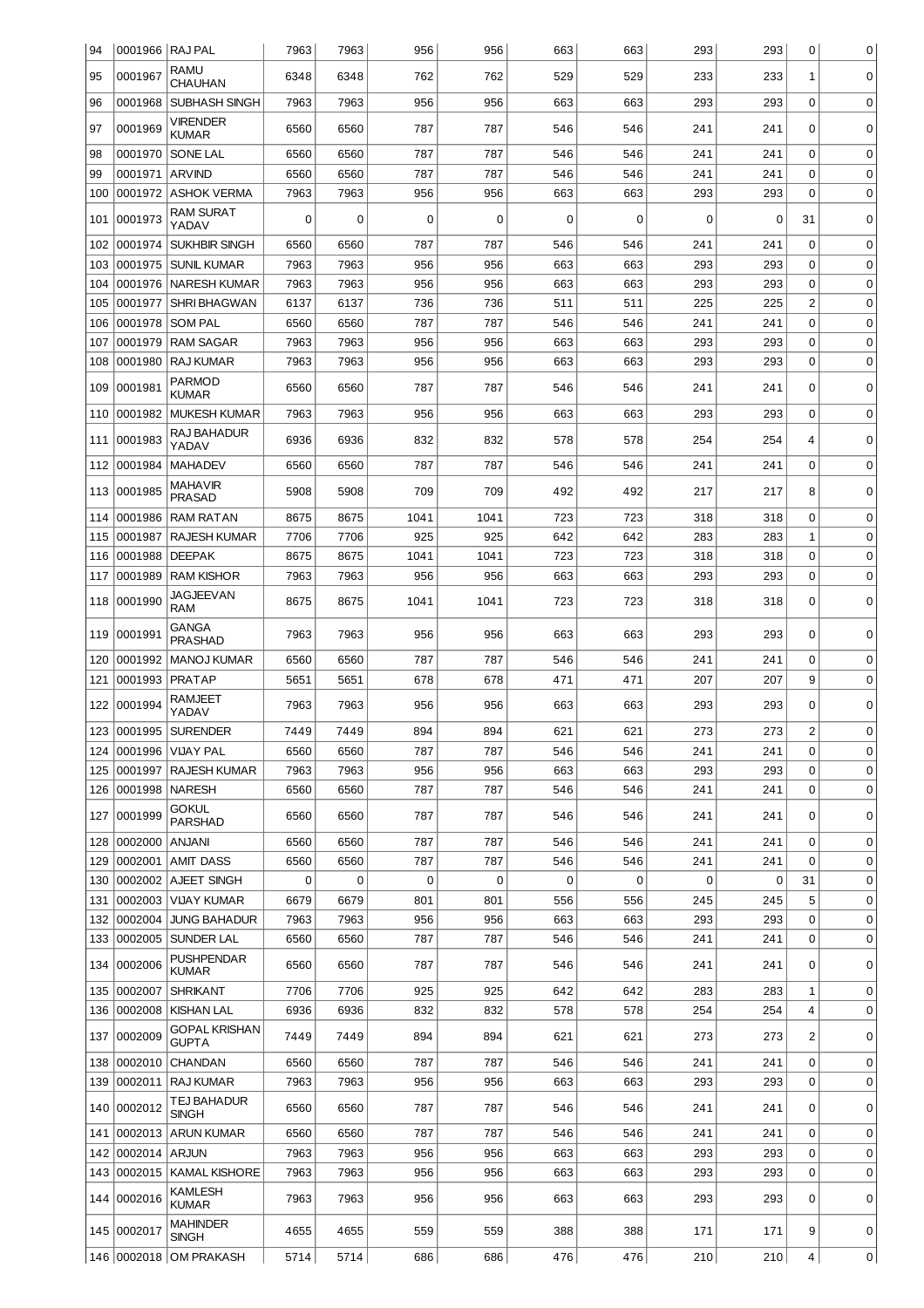| 147 | 0002019 | <b>UPENDRA</b><br><b>SINGH</b>  | 6560 | 6560 | 787    | 787    | 546   | 546   | 241   | 241   | $\Omega$       | $\Omega$    |
|-----|---------|---------------------------------|------|------|--------|--------|-------|-------|-------|-------|----------------|-------------|
| 148 | 0002020 | <b>PADAM</b><br><b>PRAKASH</b>  | 6996 | 6996 | 840    | 840    | 583   | 583   | 257   | 257   | 6              | 0           |
| 149 | 0002021 | <b>BABLOO</b>                   | 7706 | 7706 | 925    | 925    | 642   | 642   | 283   | 283   | 1              | $\mathbf 0$ |
| 150 | 0002022 | ANIL                            | 6560 | 6560 | 787    | 787    | 546   | 546   | 241   | 241   | $\mathbf 0$    | $\mathbf 0$ |
| 151 | 0002023 | <b>SURENDER</b>                 | 7963 | 7963 | 956    | 956    | 663   | 663   | 293   | 293   | $\mathbf 0$    | $\mathbf 0$ |
| 152 | 0002024 | <b>HIMANSHU PAL</b>             | 2963 | 2963 | 356    | 356    | 247   | 247   | 109   | 109   | 17             | $\mathbf 0$ |
| 153 | 0002025 | PATIRAM PAL                     | 6137 | 6137 | 736    | 736    | 511   | 511   | 225   | 225   | $\overline{2}$ | $\mathbf 0$ |
| 154 | 0002026 | <b>SUNIL KUMAR</b>              | 3918 | 3918 | 470    | 470    | 326   | 326   | 144   | 144   | 17             | $\mathbf 0$ |
| 155 | 0002027 | <b>UMESH KUMAR</b>              | 2963 | 2963 | 356    | 356    | 247   | 247   | 109   | 109   | 17             | $\mathbf 0$ |
| 156 | 0002028 | <b>VIJAY CHAND</b>              | 2963 | 2963 | 356    | 356    | 247   | 247   | 109   | 109   | 17             | $\mathbf 0$ |
| 157 | 0002033 | <b>RAJESH PAL</b>               | 3596 | 3596 | 432    | 432    | 300   | 300   | 132   | 132   | 17             | $\mathbf 0$ |
| 158 | 0002034 | MOHD, NAZIM                     | 5714 | 5714 | 686    | 686    | 476   | 476   | 210   | 210   | $\overline{4}$ | $\mathbf 0$ |
| 159 | 0002035 | <b>RAM SEWAK</b>                | 3596 | 3596 | 432    | 432    | 300   | 300   | 132   | 132   | 17             | $\mathbf 0$ |
| 160 | 0002042 | <b>VINOD</b>                    | 6560 | 6560 | 787    | 787    | 546   | 546   | 241   | 241   | $\Omega$       | $\mathbf 0$ |
| 161 | 0002046 | I SULTAN SINGH                  | 1027 | 1027 | 123    | 123    | 86    | 86    | 37    | 37    | 27             | $\mathbf 0$ |
| 162 | 0002047 | <b>MUKESH KUMAR</b>             | 2963 | 2963 | 356    | 356    | 247   | 247   | 109   | 109   | 17             | $\mathbf 0$ |
| 163 | 0002048 | <b>PINTOO</b>                   | 3596 | 3596 | 432    | 432    | 300   | 300   | 132   | 132   | 17             | $\mathbf 0$ |
| 164 | 0002050 | <b>DEEPAK KUMAR</b>             | 6560 | 6560 | 787    | 787    | 546   | 546   | 241   | 241   | $\mathbf 0$    | $\mathbf 0$ |
| 165 | 0002052 | <b>AMIT MEHTA</b>               | 5925 | 5925 | 711    | 711    | 494   | 494   | 217   | 217   | 3              | $\mathbf 0$ |
| 166 | 0002053 | <b>KARAMBIR</b>                 | 2963 | 2963 | 356    | 356    | 247   | 247   | 109   | 109   | $\mathbf 0$    | $\mathbf 0$ |
| 167 | 0002054 | SANJU                           | 2751 | 2751 | 330    | 330    | 229   | 229   | 101   | 101   | $\mathbf 0$    | $\mathbf 0$ |
| 168 | 0002055 | AMIR KHAN                       | 2963 | 2963 | 356    | 356    | 247   | 247   | 109   | 109   | 0              | $\mathbf 0$ |
| 169 | 0002056 | <b>MANOJ KUMAR</b>              | 2963 | 2963 | 356    | 356    | 247   | 247   | 109   | 109   | $\mathbf 0$    | 0           |
| 170 | 0002057 | <b>PARVEEN</b><br><b>KUMAR</b>  | 3339 | 3339 | 401    | 401    | 278   | 278   | 123   | 123   | 0              | $\mathbf 0$ |
| 171 | 0002058 | <b>SALIM KHAN</b>               | 2963 | 2963 | 356    | 356    | 247   | 247   | 109   | 109   | $\mathbf 0$    | $\mathbf 0$ |
| 172 | 0002059 | <b>SUNIL KUMAR</b>              | 3596 | 3596 | 432    | 432    | 300   | 300   | 132   | 132   | $\mathsf 0$    | $\mathbf 0$ |
| 173 | 0002060 | <b>SAMEY KHAN</b>               | 3596 | 3596 | 432    | 432    | 300   | 300   | 132   | 132   | $\mathbf 0$    | $\mathbf 0$ |
| 174 | 0002062 | <b>NAINDHIYAPPAN</b>            | 6936 | 6936 | 832    | 832    | 578   | 578   | 254   | 254   | $\Omega$       | $\mathbf 0$ |
| 175 | 0002072 | <b>ISTIYAK</b>                  | 2539 | 2539 | 305    | 305    | 211   | 211   | 94    | 94    | 0              | $\mathbf 0$ |
| 176 | 0002073 | MD. SADIK                       | 2539 | 2539 | 305    | 305    | 211   | 211   | 94    | 94    | $\mathbf 0$    | $\mathbf 0$ |
| 177 | 0002074 | RAJ BAHADUR                     | 2539 | 2539 | 305    | 305    | 211   | 211   | 94    | 94    | $\mathbf 0$    | $\mathbf 0$ |
| 178 | 0002075 | MD TOUHID<br>ALAM               | 3082 | 3082 | 370    | 370    | 257   | 257   | 113   | 113   | 0              | 0           |
| 179 | 0002077 | <b>AMRISH KUMAR</b>             | 3596 | 3596 | 432    | 432    | 300   | 300   | 132   | 132   | $\mathbf 0$    | $\mathbf 0$ |
| 180 | 0002079 | <b>MUSTFA</b>                   | 423  | 423  | 51     | 51     | 35    | 35    | 16    | 16    | 0              | 0           |
| 181 | 0002080 | SOURABH<br><b>KUMAR</b>         | 514  | 514  | 62     | 62     | 43    | 43    | 19    | 19    | $\overline{0}$ | $\mathbf 0$ |
| 182 | 0002081 | <b>DISHANT</b><br>LAKHANPAL     | 423  | 423  | 51     | 51     | 35    | 35    | 16    | 16    | 0              | $\mathbf 0$ |
|     |         | GRAND TOTAL   1076823   1069631 |      |      | 129240 | 129240 | 89081 | 89081 | 40159 | 40159 | 732            | $\mathbf 0$ |

|                                      | $ A/C 01 EE + Refund of Advance   A/C 01 ER   A/C 02   A/C 10   A/C 21   A/C 22   TOTAL$ |                       |  |      |            |
|--------------------------------------|------------------------------------------------------------------------------------------|-----------------------|--|------|------------|
| <b>TOTAL DUES AS PER ECR</b>         | 129240                                                                                   | 40159   11845   89081 |  | 5384 | 108 275817 |
| <b>TOTAL AMOUNT BEING REMITTED  </b> | 129240                                                                                   | 40159   11845   89081 |  | 5384 | 108 275817 |

# **PART B-NEW MEMBERS' DETAILS**

| SI.<br>No.     | Member<br>Ιd | Member Name          | Father's/Spouse<br>Name | Relationship with the<br>Member | Date of<br><b>Birth</b> | Gender | Date of Joining<br><b>EPF</b> | Date of Joining<br><b>EPS</b> |
|----------------|--------------|----------------------|-------------------------|---------------------------------|-------------------------|--------|-------------------------------|-------------------------------|
| Ŧ              | 0002053      | <b>KARAMBIR</b>      | <b>NATHAN SINGH</b>     |                                 | Father 07-08-1962       | Male   | 01-01-2015                    | 01-01-2015                    |
| $\overline{2}$ | 0002054      | SANJU                | <b>HARDEVA</b>          |                                 | Father 15-04-1982       | Male   | 01-01-2015                    | 01-01-2015                    |
| 3              | 0002055      | <b>AMIR KHAN</b>     | <b>SAMAY KHAN</b>       |                                 | Father   02-01-1993     | Male   | 01-01-2015                    | 01-01-2015                    |
| $\overline{4}$ | 0002056      | <b>MANOJ KUMAR</b>   | <b>RAJBEER SINGH</b>    |                                 | Father   05-05-1993     | Male   | 01-01-2015                    | 01-01-2015                    |
| 5              | 0002057      | <b>PARVEEN KUMAR</b> | <b>DHARAMBIR SINGH</b>  |                                 | Father   05-11-1987     | Male   | 01-01-2015                    | 01-01-2015                    |
| l 6            | 0002058      | <b>SALIM KHAN</b>    | <b>SAMEY KHAN</b>       |                                 | Father   01-06-1986     | Male   | 01-01-2015                    | 01-01-2015                    |
| $\overline{7}$ | 0002059      | <b>SUNIL KUMAR</b>   | <b>RAM KUMAR</b>        |                                 | Father   01-02-1983     | Male   | 01-01-2015                    | 01-01-2015                    |
| 8              | 0002060      | <b>SAMEY KHAN</b>    | <b>HOSIYAR KHAN</b>     |                                 | Father 01-07-1965       | Male   | 01-01-2015                    | 01-01-2015                    |
| Ι9             | 0002062      | <b>NAINDHIYAPPAN</b> | <b>VARADHAN</b>         |                                 | Father   01-07-1969     | Male   | 01-01-2015                    | 01-01-2015                    |
| 10             | 0002072      | <b>ISTIYAK</b>       | <b>ENUL</b>             |                                 | Father   19-08-1968     | Male   | 05-01-2015                    | 05-01-2015                    |
| 11             | 0002073      | <b>MD. SADIK</b>     | <b>HASIBURRAHAMAN</b>   |                                 | Father   10-07-1990     | Male   | 05-01-2015                    | 05-01-2015                    |
|                |              |                      |                         |                                 | 24.04                   |        |                               |                               |